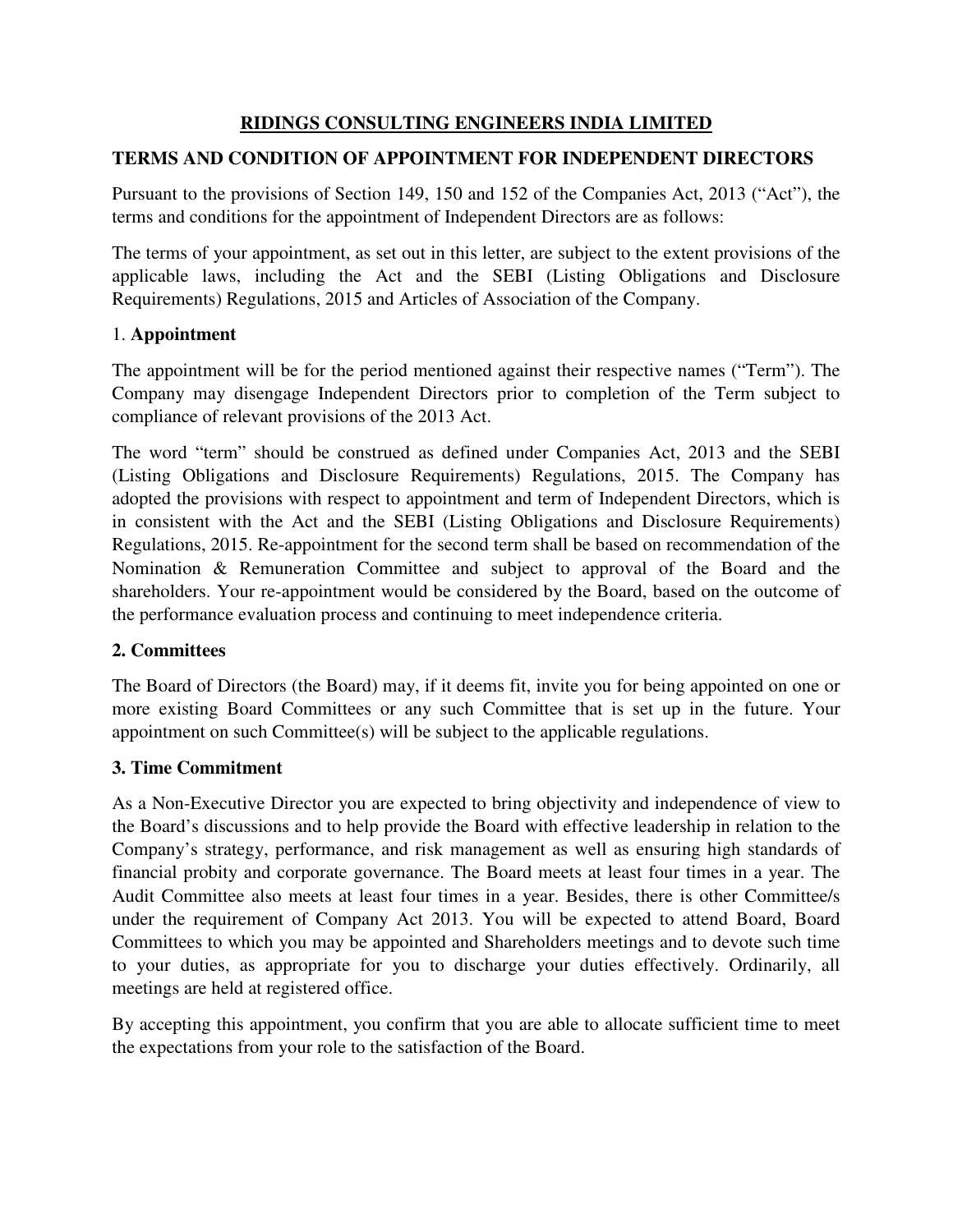### **4. Role and Duties**

Your role and duties will be those normally required of a Non-Executive Independent Director under the Companies Act, 2013 and the SEBI (Listing Obligations and Disclosure Requirements) Regulations, 2015 There are certain duties prescribed for all Directors, both Executive and Non-Executive, which are fiduciary in nature and are as under:

I. You shall act in accordance with the Company's Articles of Association.

- II. You shall act in good faith in order to promote the objects of the Company for the benefit of its members as a whole, and in the best interest of the Company.
- III. You shall discharge your duties with due and reasonable care, skill and diligence.
- IV You will abide by the guidelines of professional conduct, role, function and duties as an Independent Directors provided in Schedule IV of the Companies Act, 2013
- V You are expected to stay updated on how best to discharge your roles, responsibilities, and duties and liabilities, as an Independent Director of the Company under applicable law, including keeping abreast of current changes and trends in economic, political, social, financial, legal and corporate governance practices.
- VI. You shall not involve yourself in a situation in which you may have a direct or indirect interest that conflicts, or possibly may conflict, with the interest of the Company.
- VII. You shall not achieve or attempt to achieve any undue gain or advantage either to yourself or to your relatives, partners or associates.

VIII. You shall not assign your office as Director and any assignments so made shall be void.

IX. You will not hold office as a Director or any other office in a competing firm/entity.

### **5. Additional Applicable Statutory Requirements**

As a Non-Executive Director on the Board, they will be subject to all relevant provisions of the Act and the SEBI (Listing Obligations and Disclosure Requirements) Regulations, 2015.

#### **6. Remuneration**

You will not be an employee of the Company and this letter shall not constitute a contract of employment. You will be paid such remuneration by way of setting fees for meetings of the Board and its Committees as may be decided by the Board from time to time. Further, you will also be paid remuneration by way of commission as may be approved by the Board and the Shareholders from time to time.

### **7. Reimbursement of Expenses**

In addition to the remuneration described in paragraph 5 the Company will, for the period of your appointment, reimburse you for travel, hotel and other incidental expenses incurred by you in the performance of your role and duties.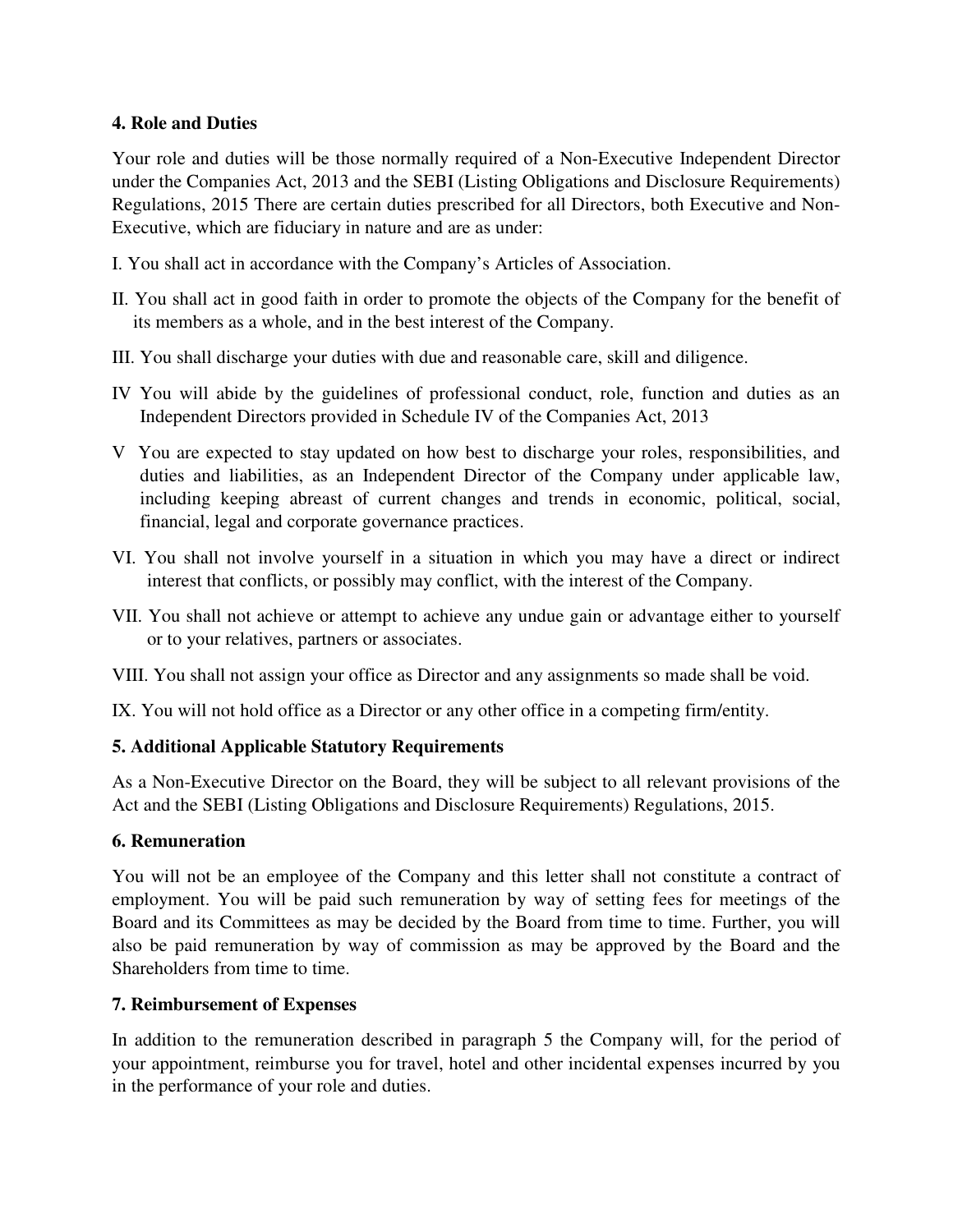#### **8. Disclosures, other directorships and business interests**

During the Term, they agree to promptly notify the Company of any change in their directorships, and provide such other disclosures and information as may be required under the applicable laws. They also agree that upon becoming aware of any potential conflict of interest with their position as Independent Directors of the Company, they shall promptly disclose the same to the Chairman and the Company Secretary. During their Term, they agree to promptly provide a declaration under Section 149(7) of the 2013 Act, upon any change in circumstances which may affect their status as an Independent Director.

### **9 Training and Development**

The Company may, if required, conduct formal training program for its Independent Directors.

The Company may, as may be required, support Directors to continually update their skills and knowledge and improve their familiarity with the company and its business. The Company will fund/arrange for training on all matters which are common to the whole Board.

### **11. Performance Appraisal / Evaluation Process**

As members of the Board, their performance as well as the performance of the entire Board and its Committees will be evaluated annually. Evaluation of each director shall be done by all the other directors. Your appointment and re appointment on the Board shall subject to the outcome of the yearly evaluation process. However, the actual evaluation process shall remain confidential and shall be a constructive mechanism to improve the effectiveness of the Board / Committee.

### **12. Independent Professional Advice**

There may be occasions when you consider that you need professional advice in furtherance of your duties as a Director and it will be appropriate for you to consult independent advisers at the Company's expense. The Company will reimburse the full cost of expenditure incurred in accordance with the Company's policy.

### **13. Disclosure of Interest**

The Company must include in its Annual Accounts a note of any material interest that a Director may have in any transaction or arrangement that the Company has entered into. Such interest should be disclosed no later than when the transaction or arrangement comes up at a Board meeting so that the minutes may record your interest appropriately and our records are updated. A general notice that you are interested in any contracts with a particular person, firm or company is acceptable.

### **14. Code of Conduct**

As Independent Directors of the Company, they agree to comply with the Code of Conduct for Non-Executive Directors (NEDs).